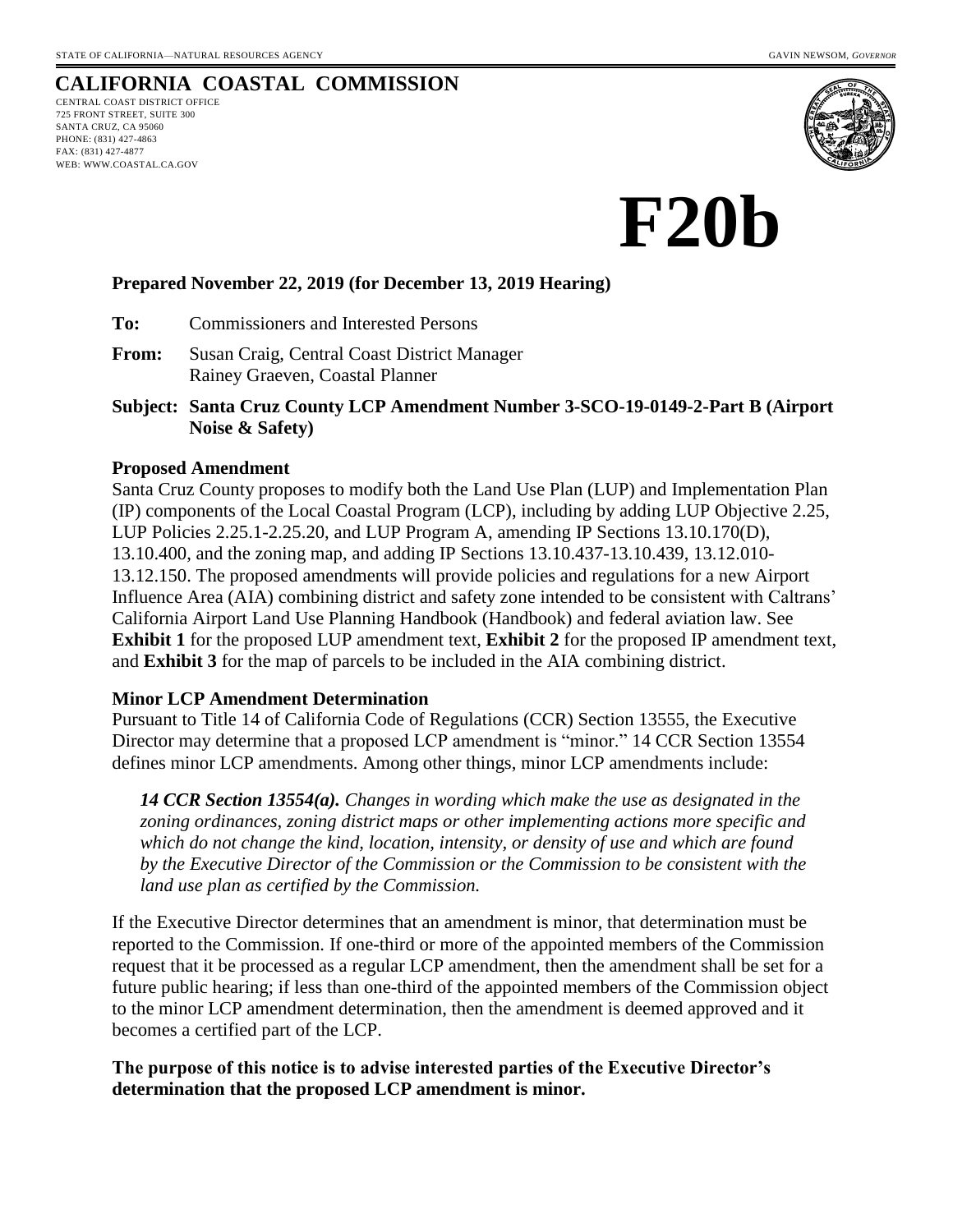The City of Watsonville operates a small municipal airport, located about three-and-a-half miles inland from the ocean. A number of parcels in unincorporated Santa Cruz County are located in the flight path of the airport and are subject to federal and state rules regarding airport land use compatibility. The proposed LCP amendment would add an Airport Influence Area overlay to these parcels (see **Exhibit 3**) to ensure that future development on these parcels does not conflict with safe airport operations. The amendment specifically states for parcels proposed to be within the AIA combining district and/or the safety zone, that "no permit shall be granted that would allow the establishment or creation of a hazard to air navigation or permit a nonconforming use, structure, or tree to become a greater hazard to air navigation" (see **Exhibit 2**, proposed IP Section 13.12.050(C)) and that "all land uses and development activity within the AIA shall comply with the height, use, noise, safety, and density criteria that are compatible with airport operations as established by the latest version of Caltrans, Division of Aeronautics, Airport Land Use Planning Handbook" (see **Exhibit 1**, proposed LUP policy 2.25.2). In this case, because the LCP's existing underlying zoning regulations for these parcels are already more restrictive than the Handbook with respect to allowed uses, heights, density, etc., the existing LCP's zoning regulations pertaining to parcels within the AIA combining district and/or the safety zone are adequate to ensure that development in this area does not become a greater hazard to air navigation. In sum, the proposed amendment will not affect public coastal access and recreational opportunities; does not change the kind, location, intensity, or density of use of land; and qualifies under the regulatory definition of a minor LCP amendment. (14 CCR Section 13554(a)).

# **California Environmental Quality Act (CEQA)**

The Coastal Commission's review and development process for LCPs and LCP amendments has been certified by the Secretary of Resources as being the functional equivalent of the environmental review required by CEQA. (*See* Pub. Res. Code Section 21080.5; 14 CCR Section 15251(f).) The County has determined that the project is exempt from further review under CEQA, pursuant to 14 CCR Section 15061(b)(3), the "Common Sense" exemption and 14 CCR Section 15308, "Actions by Regulatory Agencies for Protection of the Environment." Specifically, with respect to the "Common Sense" exemption, the County found that there is no possibility that the activity in question may have a significant effect on the environment. And with respect to the "Actions by Regulatory Agencies for Protection of the Environment" exemption, because the proposed amendments are actions taken by regulatory agencies, as authorized by state or local ordinance, to assure maintenance, restoration, enhancement, or protection of the environment where the regulatory process involves procedures for protection of the environment. As such, the proposed LCP amendment is not expected to result in any significant adverse impact on the environment. Thus, it is unnecessary for the Commission to suggest modifications to the proposed amendment to address adverse environmental impacts because the proposed amendment, as submitted, will not result in any significant environmental effects for which feasible mitigation measures would be required.

# **Coastal Commission Concurrence**

The Executive Director will report this minor LCP amendment determination, and any comments received on it, to the Coastal Commission at its December 13, 2019 meeting in Calabasas. If you have any questions or need additional information regarding the proposed amendment or the method under which it is being processed, please contact Rainey Graeven at the Central Coast